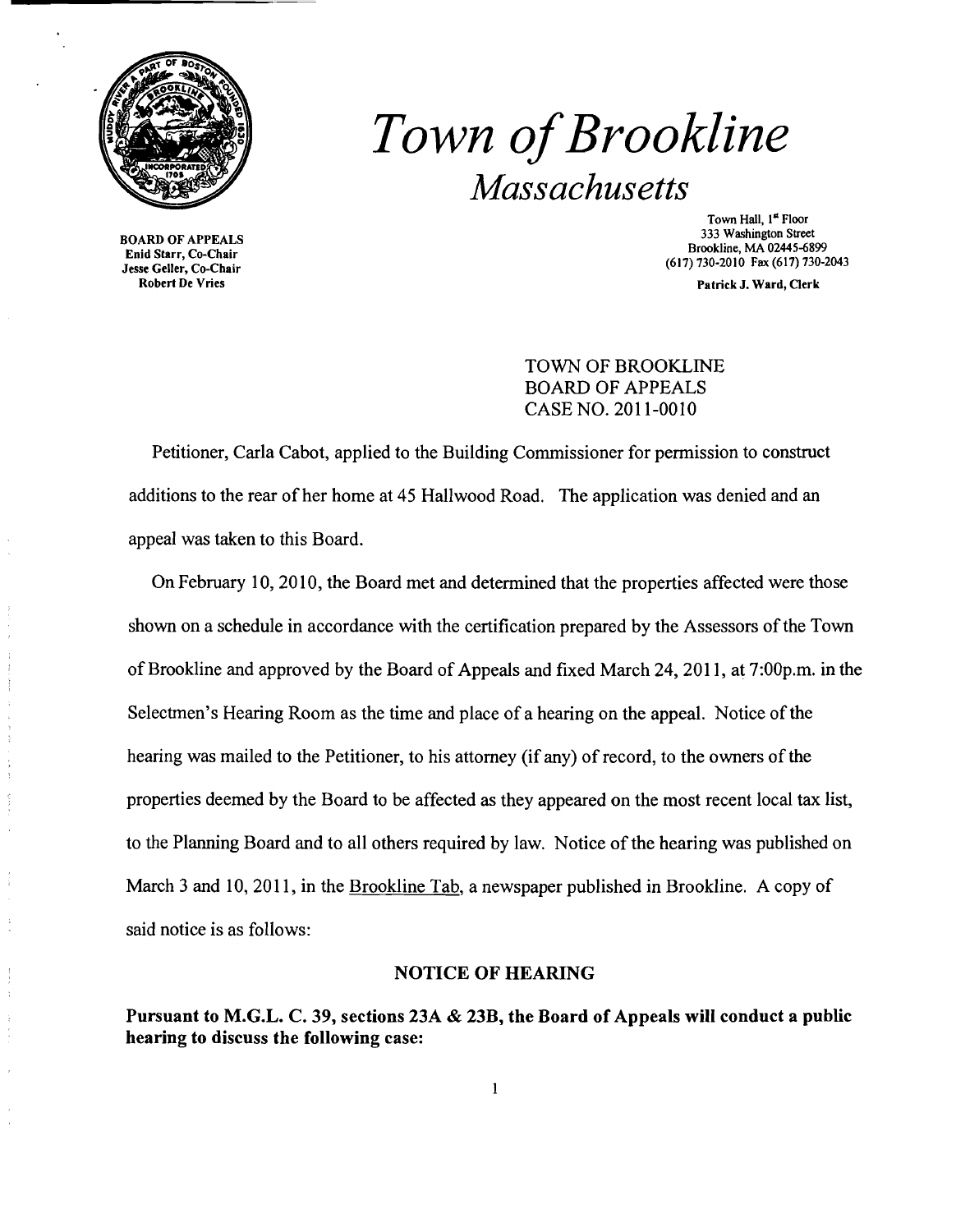Petitioner: CABOT, CARLA P. Owner: CABOT, CARLA P. Location of Premises: 45 HALLWOOD RD Date of Hearing: March 24, 2011 Time of Hearing: 7:00PM Place of Hearing: Selectmen's Hearing Room, 6th. floor

A public hearing will be held for a variance and/or special permit from:

- 1. 5.09.2.j; Design Review, special permit required.
- 2. 5.22.3.b.1.b; Exceptions to Maximum Floor Area Regulations for Residential Units, special permit required.
- 3. 5.43; Exceptions to Yard and Setback Regulations, special permit required.
- 4. 5.70: Rear Yard Requirements for Triangular Lots, variance required.
- 5. 8.02.2; Alteration or Extension, Special Permit Required

Of the Zoning By-Law to construct additions to the rear of the home at 45 Hallwood Road.

Said premise located in a S-15 (single-family) residence district.

*Hearings, once opened, may be continued by the Chair to a date and time certain. No further notice will be mailed to abutters or advertised in the TAB. Questions regarding whether a hearing has been continued, or the date and time ofany hearing may be directed to the Zoning Administrator at* 617-734-2134 *or check meeting calendar at:http://calendars.town.brookline.ma.usIMasterTownCalandarl?FormID=158.* 

The Town of Brookline does not discriminate on the basis of disability in admission to, access to, *or operations ofits programs, services or activities. Individuals who need auxiliary aidsfor*  effective communication in programs and services of the Town of Brookline are invited to make *their needs known to the ADA Coordinator, Stephen Bressler, Town of Brookline, 11 Pierce Street, Brookline, MA 02445. Telephone:* (617) *730-2330,. TDD* (617) *730-2327.* 

## Enid Starr Jesse Geller Robert De Vries

At the time and place specified in the notice, this Board held a public hearing. Present at the hearing was Chairman, Jesse Geller and Board Members Jonathan Book and Mark Zuroff. The petitioner, was represented by Attorney Ashley F. Walter and Attorney William H. Shaevel of Shaevel & Krems, LLP, 141 Tremont Street, Boston, MA 02111. Also present on the behalf of the petitioner was the Project Architect, Steven W. Spandle of Judge Skelton Smith Architects,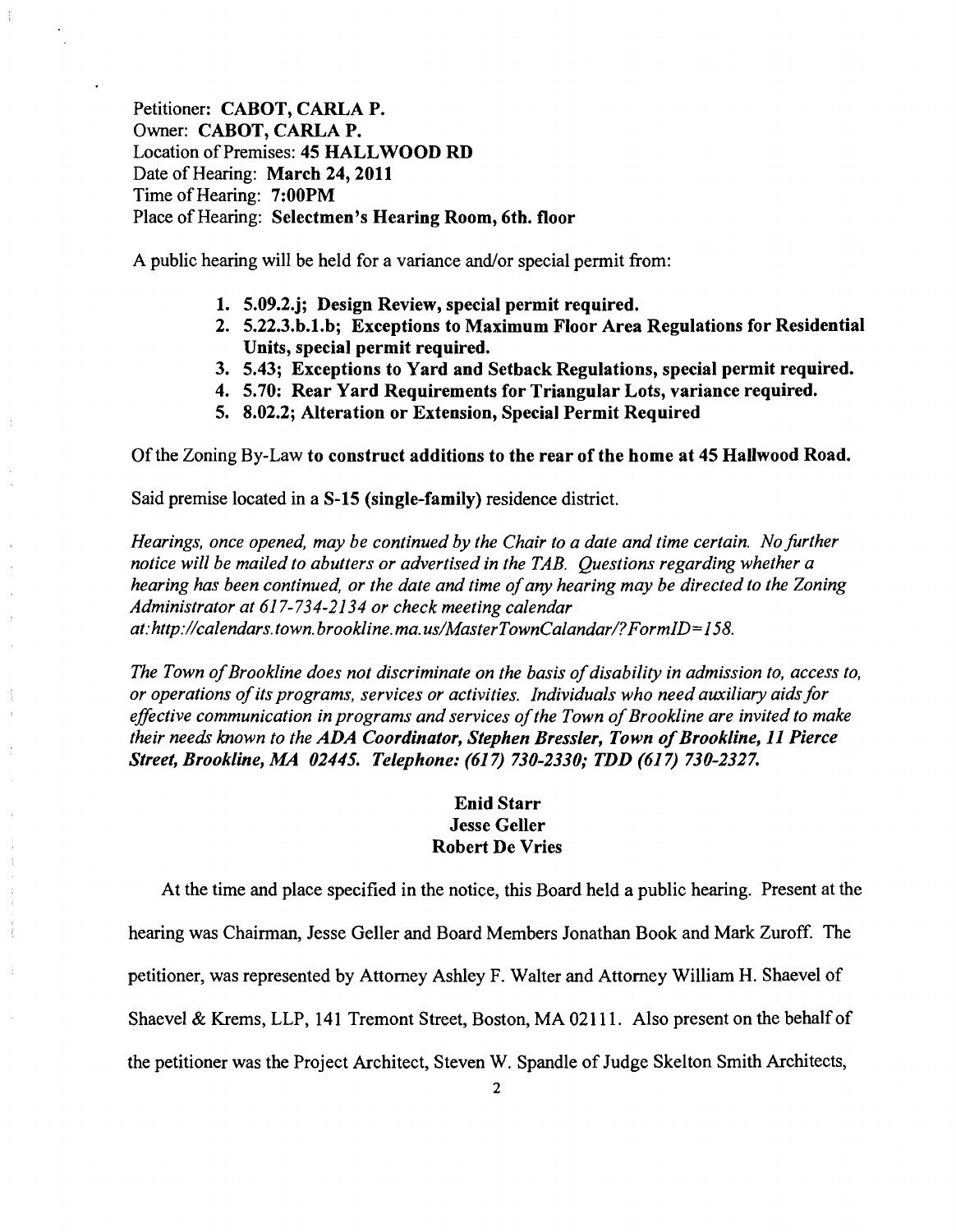16 Joy Street, Boston, MA 02114 and Mr. Joseph Boyland of 45 Hallwood Road, on behalf of the petitioner, Carla Cabot.

Ms. Walter described the property at 45 Hallwood Road as a single-family, two-story dwelling situated on a triangular shaped lot. The brick, Georgian Revival home was designed by architect Harry Ramsay and built in 1937. A driveway from Hallwood Road provides access to a parking area and an attached garage on the front right side of the structure. The lot is landscaped with mature trees on all sides and abuts two single-family residences. Hallwood Road is a short loop road, approximately 0.2 miles in length, running through a residential neighborhood composed primarily of single-family homes that intersects with Newton Street at both ends.

Mr. Shaevel distributed to the Board Members materials entitled "Summary of Proposal" in support of the petitioner's application, which were collectively accepted as Exhibit A. Mr. Shaevel also submitted to the Board plans consisting of three pages; a site plan dated March 3, 2011, a preliminary landscape plan dated March 21, 2011 and another site plan dated March 3, 2011 depicting existing plantings on the site, which plans were collectively accepted as Exhibit B. Ms. Walter reported that her client, Carla Cabot, is proposing to construct two additions to the rear of the building. One two-story addition, approximately 22 feet wide by 23 feet deep, will add a new family room and facilitate the renovation of the existing kitchen, pantry, and powder rooms on the first floor. A new bedroom and bathrooms will be added on the second level over the family room. Another addition will create a mudroom, approximately 22 feet wide and 7 feet deep, at the rear of the garage. The proposed alterations will add an additional 989 s.f. to the existing 4,225 s.f. of gross floor area. Ms. Walter stated that the proposal is a modest one that will allow her clients to remain in Brookline to raise their growing family. Ms. Walter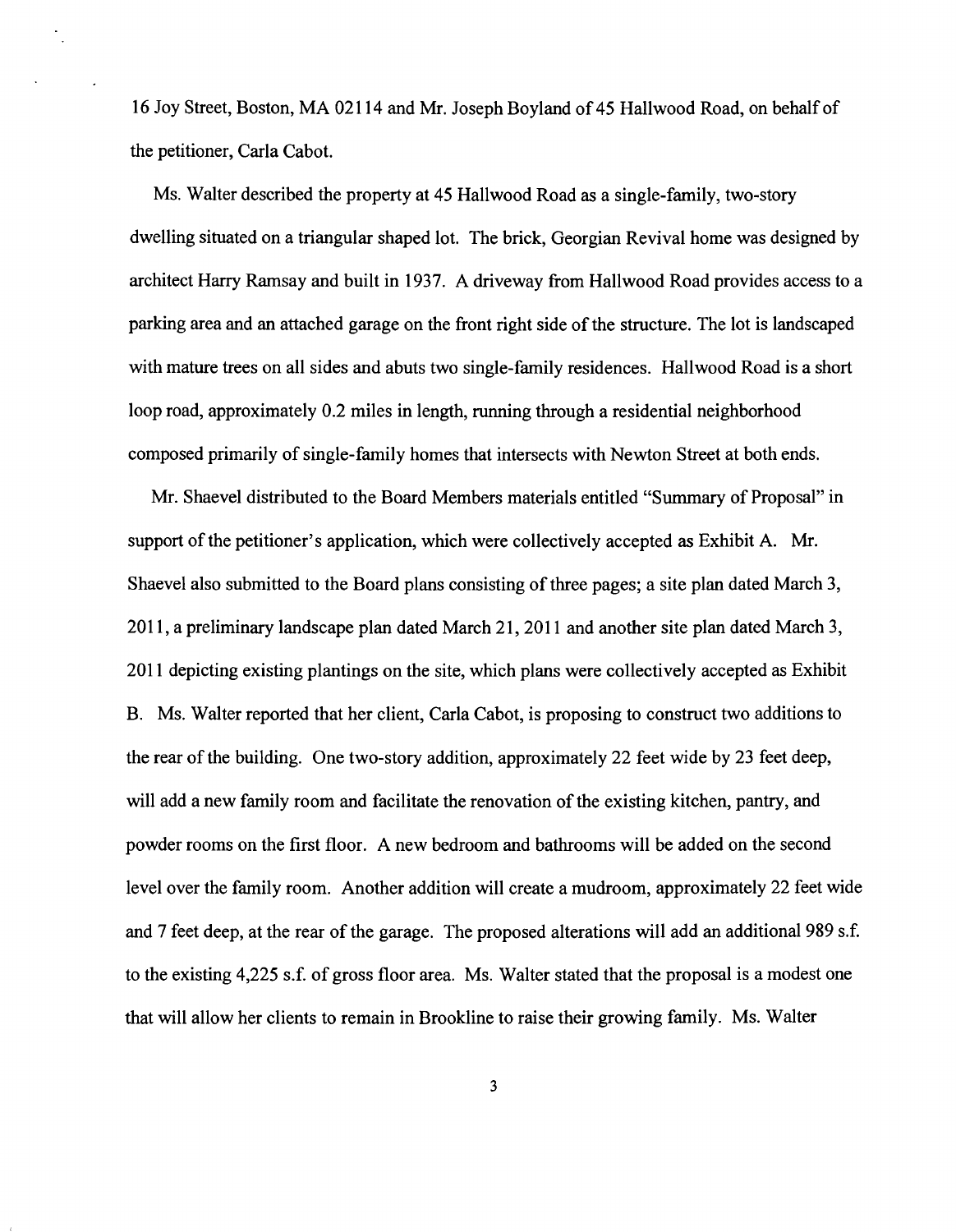reviewed the documents submitted as Exhibit A explaining in detail the improvements that were contemplated by the petitioner and the proposed landscaping at the site.

Ms. Walter said that the proposal required relief in the form of special permits. She said that a special permit under **5.09.2.j** was required because the petitioner was also seeking floor area ratio relief under **Section 5.22.3.b.l.** Ms. Walter stated that because her client's home was on a triangular lot, twice the required rear yard setback is required under the Zoning By-Law and therefore, special permit relief is required. She said relief could be granted under **Section 5.43**  since her client is proposing to install substantial landscaping as a counterbalancing amenity. Ms. Walter stated that her client was working on a landscaping plan that would help ameliorate the privacy concerns of their neighbors, Ronda and Jonathan Canter of 21 Hallwood Road.

The Chairman asked whether anyone in attendance wished to speak in favor or against the proposal. Mr. Joseph Boyland, a resident of 45 Hallwood Road, spoke about the addition as well as the extensive landscape improvements that were contemplated.

Mr. Canter addressed the Board regarding two areas of concern. The first was related to drainage and his wish that all the water runoff from the site and building be contained within the petitioner's property. The second was related to the proposed landscaping. Mr. Canter explained that because of the close proximity of his backyard to the proposed addition, he was afraid that the privacy he has enjoyed in the past could become compromised. He stated that trees should be planted at such a height, density and distance to present an effective screen between the properties. As an example, Mr. Canter referenced trees that were planted several years ago along the left side of the driveway (as you face the garage) at 45 Hallwood that almost immediately provided a formidable screen. The Chairman continued the hearing to allow the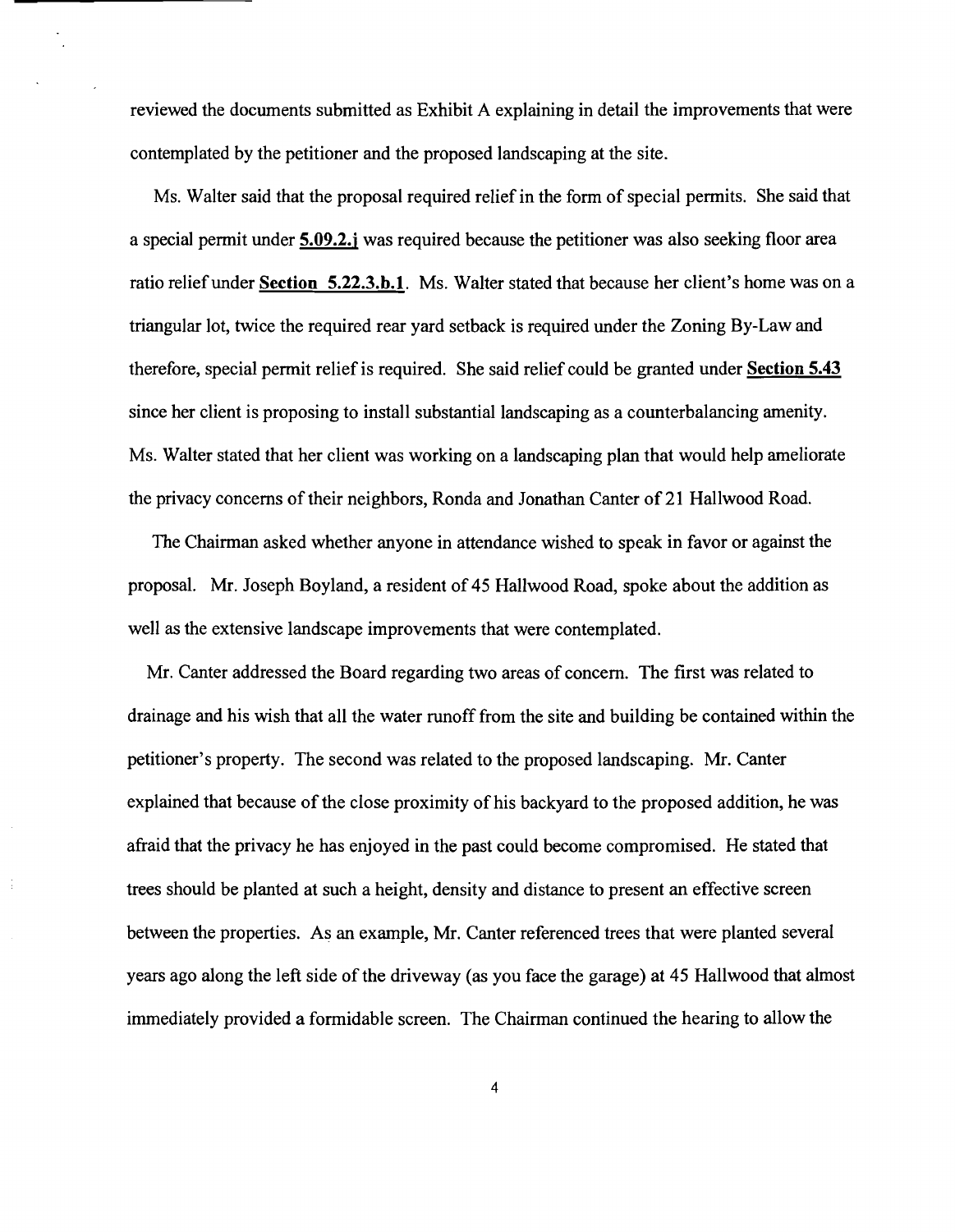petitioner and the Canters to discuss a private screening agreement. The petitioners and the

Canters having successfully negotiated such an agreement, the continued hearing was reopened.

Michael Shepard, Building Commissioner, delivered the findings of the Planning Board.

#### Section 5.09.2.j – Design Review

A special permit is required for any exterior additions to structures in the S-15 zoning district requesting an exception to the maximum floor area ratio under Section 5.22. The applicant has submitted a Community and Environmental Impact and Design Standards statement. Comments on the most relevant standards are as follows:

- *Preservation of Trees and Landscape: The additions will not remove existing trees or* landscaping on this property. Current landscaping consists primarily of mature trees and shrubs.
- *• Relation ofBuildings to the Form ofthe Streetscape and Neighborhood:* The proposed additions match the building style, materials, and scale of the existing structure, and will blend in with the architectural style of other single-family homes in the neighborhood. The expansion will not be especially visible from the street and will not alter the height of the building. Additionally, the building's massing will not be out of scale with other neighborhood buildings.
- *Circulation:* The applicant is not proposing any changes to the on-site circulation. The addition is in the rear and will not interfere or impact current access to the lot, interior walks, or public sidewalks.
- *Stormwater Drainage:* All rainfall on the new addition will be guttered, mitigating runoff to the adjoining land.
- *Energy Efficient:* New insulation and energy efficient HVAC will be provided.

Section 5.22.3.b.1.b – Exceptions to Maximum Floor Area Regulations for Residential Units Section 5.43 - Exceptions to Yard and Setback Regulations Section 5.70 – Rear Yard Requirements for Triangular Lots

| <b>Dimensional</b><br><b>Requirements</b> |       | <b>WALLOW COOK FIRE AND IN PRODUCTS</b><br>Gorac tell |       |       |                      |
|-------------------------------------------|-------|-------------------------------------------------------|-------|-------|----------------------|
| <b>Floor Area Ratio</b>                   | 0.25  | 0.31                                                  | 0.22  | 0.27  |                      |
| (% of allowed)                            | 100%  | 120%                                                  | 86%   | 107%  | Special Permit*      |
| Floor Area (s.f.)                         | 4,892 | 5,870                                                 | 4,225 | 5,214 |                      |
| <b>Rear Yard Setback (ft)</b>             | 80    |                                                       | 78    | 65    | Special<br>Permit**† |

\* Under *Section 5.22.3.b.l.b*, the Board of Appeals may grant a special permit in S districts for an increase in floor area, so long as the addition does not exceed 20% of the pennitted gross floor area. The proposed addition is 656 square feet less than the excess 20% of gross floor area allowed by special permit.

\*\* Under *Section 5.43*, the Board of Appeals may by special permit allow for the substitution of other dimensional requirements for yard and setback requirements if counterbalancing amenities are provided.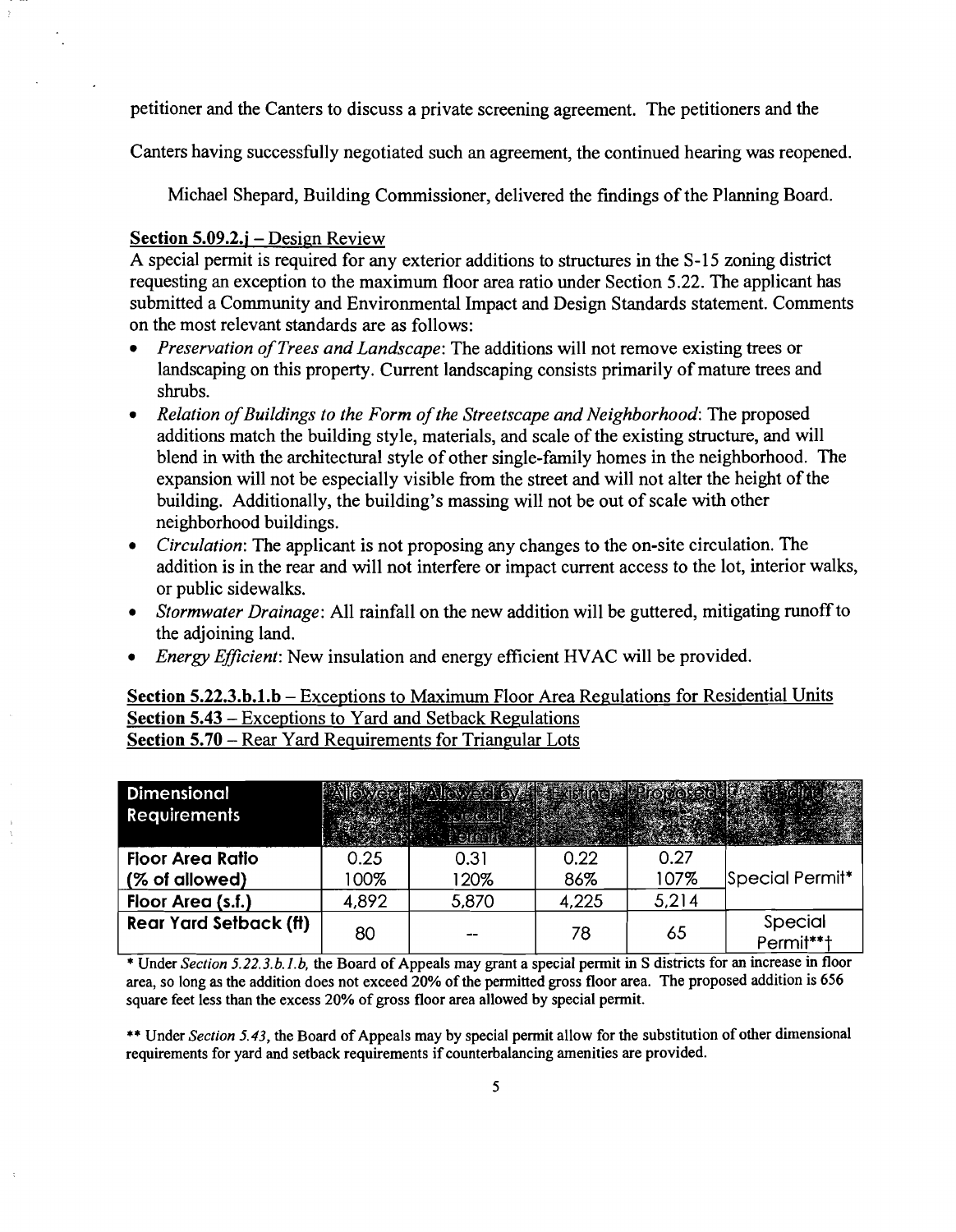t Under *Section* 5. *70,* structures on triangular lots with no rear lot line require a rear yard setback that is twice the minimum setback, which is measured from the comer of the lot farthest from the front line.

## **Section 8.02.2** - Alteration or Extension

A special permit is required to alter a nonconforming structure or use. The structure is nonconfonning with regard to rear yard setback.

Mr. Shepard reported that the Planning Board was supportive of the proposed additions that will add new living space for this single-family home. The additions are consistent with the architectural style of the existing home and the surrounding neighborhood. Although the addition exceeds the allowed floor area ratio for an S-15 district, it is significantly below the maximum area allowable by special permit. Further, as rearward expansion of the home is largely constrained by the required double rear yard setback for a triangular lot, the Planning Board believes that unique condition warrants consideration for a special pennit. Finally, the Planning Board would like the applicant to submit a detailed landscape plan indicating the locations and species of existing as well as proposed plantings that will serve as counterbalancing amenities. The Planning Board would like the landscaping to include a row of evergreens screening the addition along the lot line adjacent to 21 Hallwood Road. Therefore, the Planning Board recommends approval of the proposal and plans, prepared by Judge-Skelton-Smith and last dated  $1/20/2011$ , subject to the following conditions:

- 1. Prior to issuance of a building permit, the applicant shall submit a final landscape plan indicating all counterbalancing amenities, subject to the review and approval of the Assistant Director of Regulatory Planning.
- 2. Prior to issuance of a building permit, final floor plans and elevations of the rear additions shall be submitted subject to the review and approval of the Assistant Director for Regulatory Planning.
- 3. Prior to issuance of a building pennit, the applicant shall submit to the Building Commissioner to ensure conformance to the Board of Appeals decision: I) a final site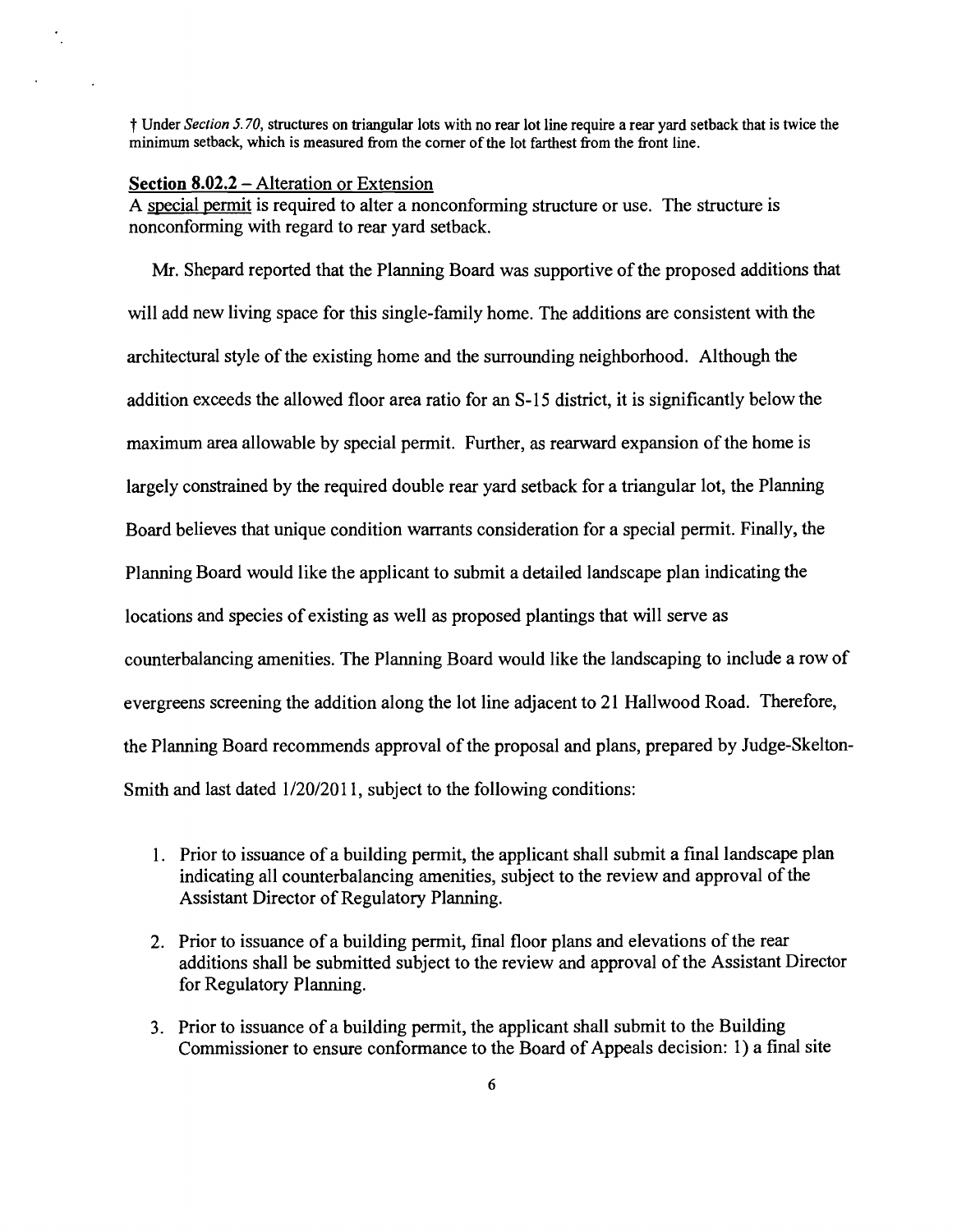plan, stamped and signed by a registered land surveyor or engineer; 2) final floor plans, stamped and signed by a registered architect or engineer; 3) final elevations, stamped and signed by a registered architect or engineer; and 4) evidence the Board of Appeals decision has been recorded at the Registry of Deeds.

The Chairman then called upon Michael Shepard, Building Commissioner, to deliver the comments of the Building Department. Mr. Shepard commented that in his opinion the agreement reached between the parties regarding landscaping would ameliorate the concerns of the neighbor at 21 Hallwood Road. Regarding the issue of drainage, Mr. Shepard suggested that the Board consider adding a condition requiring the submission of a drainage plan, prepared by a registered engineer for the review and approval of the Town Engineer. Mr. Shepard commented that the addition appeared well designed and would complement the existing structure as well as others in the neighborhood. Mr. Shepard said that should the Board consider the grant of the requested relief that the Building Department would ensure compliance with the Massachusetts State Building Code.

During deliberations, Board Members discussed drainage on the property and suggested the inclusion of the aforementioned additional condition. The Board Members were pleased that the neighbors came to a reasonable solution regarding landscaping that would be beneficial to both. The Chairman stated that the unusual triangular shape of the lot was a consideration. All the Board Members agreed that the addition was well designed and would benefit the neighborhood.

The Board, having deliberated on this matter and having considered the foregoing testimony, concludes that all the requested relief could be granted by special permit. The Board found that that the petitioner has satisfied the requirements necessary for relief under Sections 5.09.2(j), 5.22.3.b.l.b, 5.43, 5.70, 8.02.2, and 9.05 of the Zoning By-Law and made the following specific findings pursuant to **Section 9.05** of the Zoning By-Law: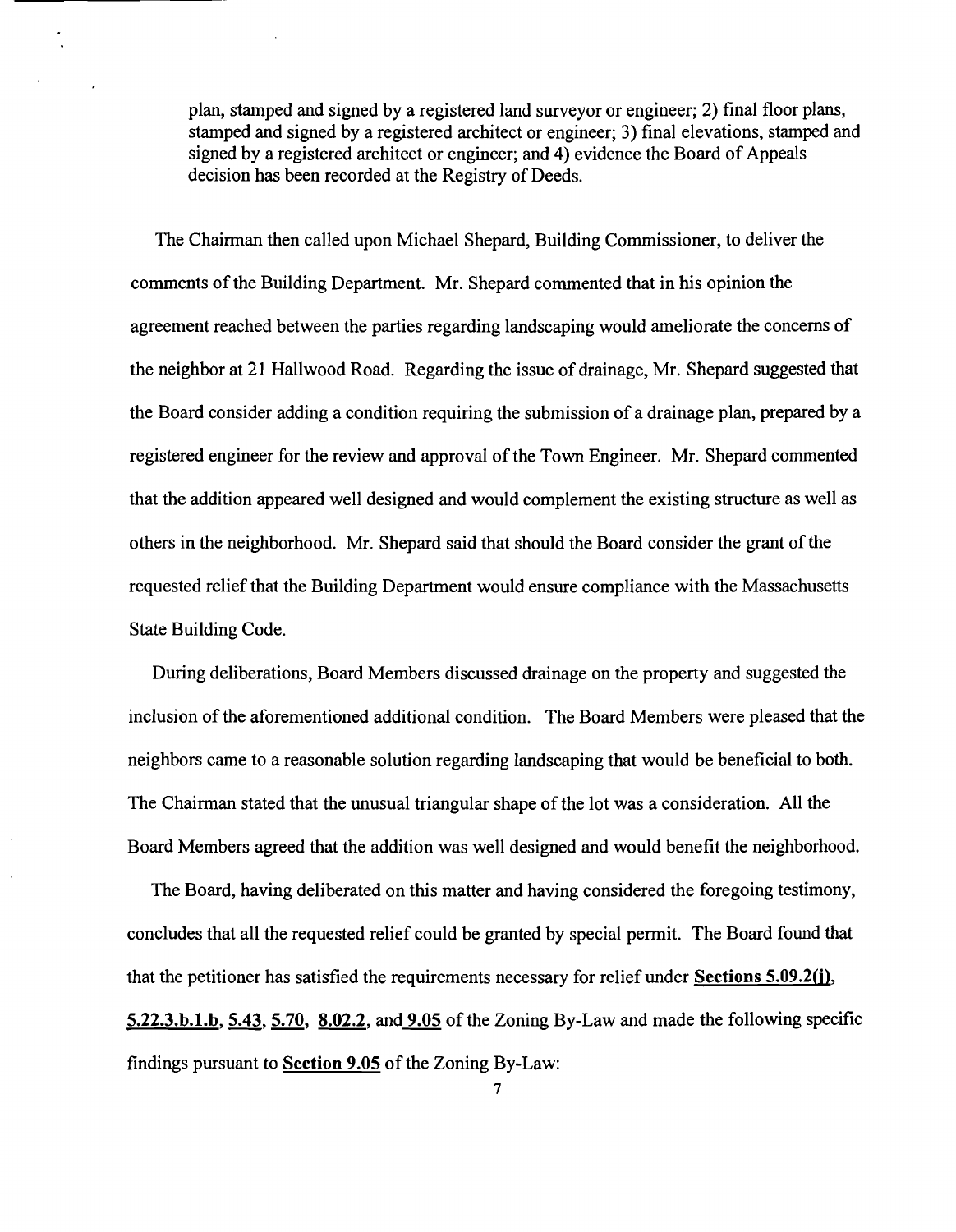- a. The specific site is an appropriate location for such a use, structure, or condition.
- b. The use as developed will not adversely affect the neighborhood.
- c. There will be no nuisance or serious hazard to vehicles or pedestrians.
- d. Adequate and appropriate facilities will be provided for the proper operation of the proposed use.

Additionally, the Board accepted the Planning Board's findings and found the petitioner to

have adequately addressed the Community and Environmental Impact and Design Standards.

Lastly, it was determined that zoning relief, in the form of a variance was unnecessary and

inappropriate for this site.

Accordingly, the Board voted unanimously to grant the requested relief subject to the

following conditions:

 $\Xi$  .

- 1. Prior to issuance of a building permit, the applicant shall submit a final landscape plan indicating all counterbalancing amenities consistent with the private agreement reached between the parties, subject to the review and approval of the Assistant Director of Regulatory Planning.
- 2. Prior to issuance of a building permit, final floor plans and elevations of the rear additions shall be submitted subject to the review and approval of the Assistant Director for Regulatory Planning.
- 3. Prior to the issuance of a building permit, a drainage plan, prepared by a registered engineer, shall be submitted for the review and approval of the Town Engineer.
- 4. Prior to issuance of a building permit, the applicant shall submit to the Building Commissioner to ensure conformance to the Board of Appeals decision: 1) a final site plan, stamped and signed by a registered land surveyor or engineer; 2) final floor plans, stamped and signed by a registered architect or engineer; 3) final  $\epsilon$  elevations, stamped and signed by a registered architect or engineer; and 4)  $\mathbb{Z}_{\geq 0}$  idence the Board of Appeals decision has been recorded at the Registry of Deeds. >0.....J  $\widetilde{\mathbb{G}}$ ಹೆರ Unan metals Decision of The Board of Appeals

Jesse Geller, Chairman